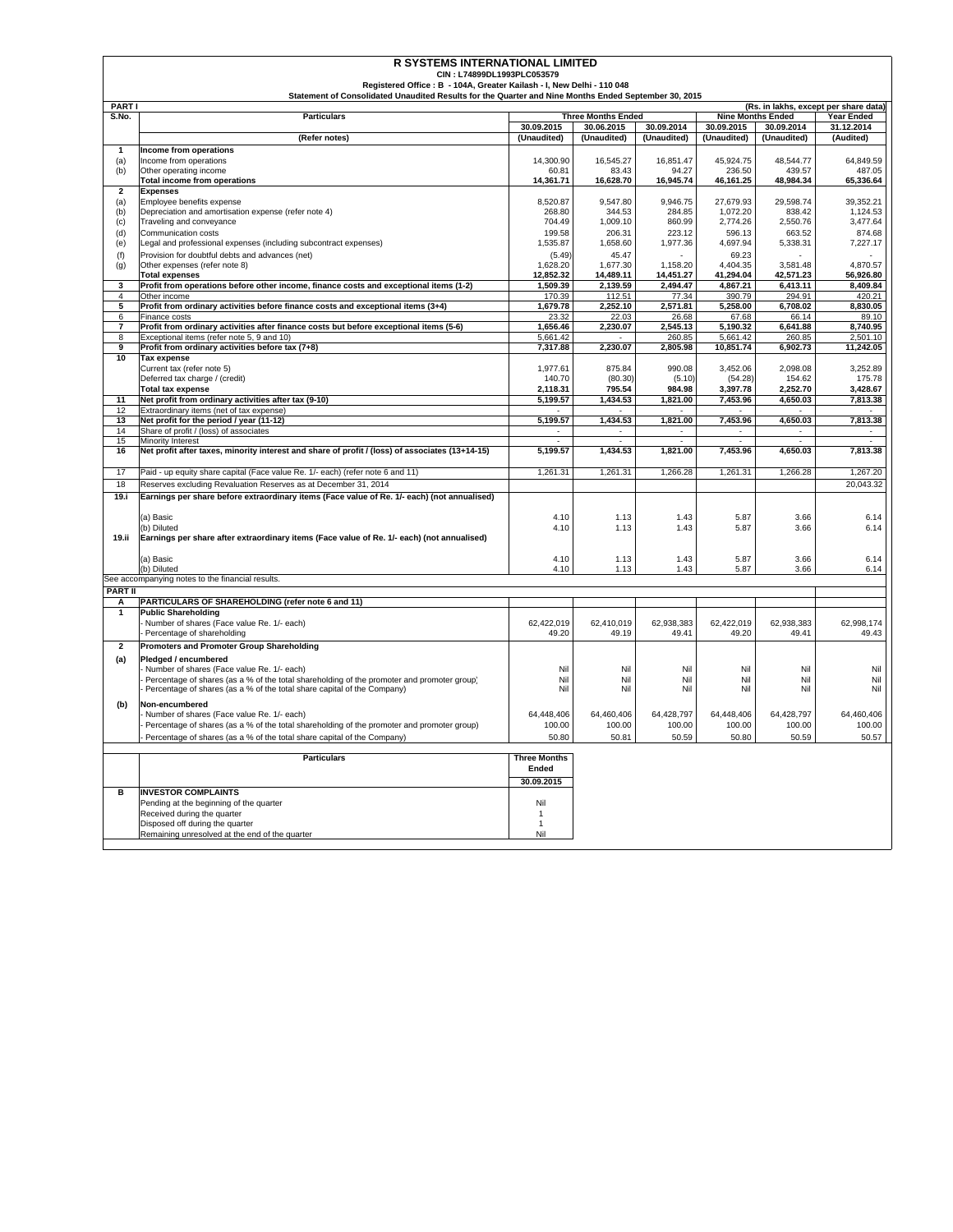## **Notes:**

- 1 The results for the quarter and nine months ended September 30, 2015 were reviewed by the Audit Committee and have been approved by the Board of Directors at its meeting held on October 29, 2015.
- $\overline{2}$ The Limited Review as required under clause 41 of Listing Agreement has been completed by the Statutory Auditor for the quarter and nine months ended September 30, 2015 and September 30, 2014, for the quarter ended June 30, 2015 and audit for the year ended December 31, 2014. There is no qualification in the Auditors' Report on these financial results.
- 3 The Board of Directors at its meeting held on April 23, 2015 and August 05, 2015 had declared first interim dividend and second interim (special) dividend of Re. 0.40 and Re. 3.30 per equity share of face value of Re. 1/- each respectively. These dividends were paid to the shareholders on May 07, 2015 and August 19, 2015 respectively. Further, Board of Directors at its meeting held on October 29, 2015 has declared third interim dividend of Re. 0.25 per equity share, as per record date of November 06, 2015. The Shareholders' assent for all these interim dividends will be taken in the forthcoming Annual General Meeting.
- 4 As at January 01, 2015, the Company, based on technical assessment, reassessed the useful life of tangible assets and accordingly changed the useful lives of certain assets resulting in incremental charge of depreciation. Accordingly, the depreciation charge for the quarter and nine months ended September 30, 2015 is higher by Rs. 77.69 lakhs and Rs. 256.58 lakhs respectively. The profit after tax for the quarter and nine month ended September 30, 2015 is lower by Rs. 50.81 lakhs and Rs. 168.42 lakhs respectively. Further, during the quarter ended March 31, 2015, the Company had transferred Rs. 124.55 lakhs (net of tax) to reserves based on the transitional provision under Schedule II of the Companies Act, 2013.
- 5 On July 11, 2014, the Company incorporated a wholly owned subsidiary in India, namely, R Systems Products & Technologies Limited (which was later converted into R Systems Products & Technologies Private Limited ("RSPTPL") on May 28, 2015). The shareholders of the Company by passing special resolution through postal ballot on September 23, 2014 had accorded necessary approval for transfer of Indus Business Unit operated out of Pune and Chennai to RSPTPL.

The Company had entered into 'Business Transfer Agreement' (BTA) with RSPTPL on June 27, 2015 for the aforesaid transfer on a going concern basis by way of slump sale, for consideration of Rs. 7,839.00 lakhs to be discharged by RSPTPL through issuance of 60,000,003 equity shares of Re. 1/- each at a premium of Rs. 6.227333 per share and 35,026 compulsorily redeemable debentures of Rs. 10,000 each, on the terms and conditions agreed in BTA.

The Company also entered into 'Share Purchase Agreement' (SPA) with BD Capital Partners Ltd. ("BDC"), a Mauritius based company on June 27, 2015 to sell 93% of its equity share in RSPTPL to BDC for a consideration of Rs. 4,431.70 lakhs (USD 7 million). Subject to the satisfaction of certain conditions, BDC has also agreed to purchase the balance 7% equity shares for a consideration up to Rs. 655.90 lakhs (USD 1 million). The Company will continue to hold the compulsorily redeemable debentures having an aggregate face value of Rs. 3,502.60 lakhs in accordance with the terms of the BTA.

The closing (as defined in the agreements) under the BTA and SPA occurred on July 07, 2015.

The gain on sale of Indus Business Unit including the gain on sale of aforesaid equity share in RSPTPL, amounting to Rs. 5,661.42 lakhs (net of related expenses) is disclosed as 'Exceptional Items' in the financial results for the quarter and period ended September 30, 2015. The income tax attributable to aforesaid gains amounting to Rs. 1,326.35 lakhs is included in the 'Current Tax' in the financial results for the quarter and period ended September 30, 2015. The name of RSPTPL has been changed to Indus Software Technologies Private Limited w.e.f August 19, 2015.

Accordingly, the aforesaid Indus Business Unit, being part of Information technology services and products segment, is considered as "Discontinuing Operations" till July 07, 2015. The revenue and expenses attributable to the said operations included in the financial results are as follows:

|                         |          |                                      |             |                   |               | (Rs. in lakhs) |
|-------------------------|----------|--------------------------------------|-------------|-------------------|---------------|----------------|
|                         | For the  | <b>Three Months Ended</b><br>For the | <b>Nine</b> | <b>Year Ended</b> |               |                |
| <b>Particulars</b>      | period   | 30.09.2014<br>30.06.2015             |             | period            | <b>Months</b> |                |
|                         | 01.07.15 |                                      |             | Ended<br>01.01.15 |               | 31.12.2014     |
|                         | to       |                                      |             | to                | 30.09.2014    |                |
|                         | 07.07.15 |                                      |             | 07.07.15          |               |                |
| Total income            | 225.12   | 2.957.23                             | 2.350.21    | 5.764.71          | 6.205.21      | 8,413.41       |
| Total expenses          | 217.23   | 2.485.75                             | 1,898.38    | 4.931.89          | 5.076.74      | 7,188.35       |
| Profit before tax       | 7.89     | 471.48                               | 451.83      | 832.82            | 1.128.47      | 1,225.06       |
| Total tax expense       | 2.73     | 163.17                               | 153.58      | 267.14            | 383.57        | 416.40         |
| <b>Profit after tax</b> | 5.16     | 308.31                               | 298.25      | 565.68            | 744.90        | 808.66         |

The assets and liabilities attributable to the said operations are as follows:

|                          | (Rs. in lakhs) |                       |  |  |
|--------------------------|----------------|-----------------------|--|--|
| <b>Particulars</b>       | As at          |                       |  |  |
|                          |                | 07.07.2015 31.12.2014 |  |  |
| <b>Total assets</b>      | 5.679.44       | 3.959.20              |  |  |
| <b>Total liabilities</b> | 3.253.72       | 1.922.43              |  |  |
| <b>Net assets</b>        | 2.425.72       | 2,036.77              |  |  |

6 The Company had issued Public Announcement dated December 29, 2014, for buy-back of equity shares of face value of Re. 1/- each from the open market at a price not exceeding Rs. 100 per share for an aggregate amount not exceeding Rs. 600 lakhs. Under the Buy-back offer, the Company has bought back 678,155 equity shares, having nominal value of Rs. 6.78 lakhs, for an aggregate amount of Rs. 595.74 lakhs by utilising the Securities Premium Account to the extent of Rs. 588.96 lakhs and General Reserve, through creation of Capital Redemption Reserve in terms of Section 68 of the Companies Act, 2013, to the extent of aforesaid nominal value. The Company has closed the buy-back offer pursuant to approval by the Board of Directors of the Company at its meeting held on April 23, 2015.

7 During the quarter ended June 30, 2015, R Systems (Singapore) Pte. Limited wholly owned subsidiary of the Company, has acquired 100% share of IBIZCS Group Pte. Ltd, Singapore (IBIZ) on April 30, 2015 for maximum consideration of SGD 7.50 million including the earn-outs over the next three years on fulfilment of certain conditions by the erstwhile shareholder of IBIZ. The management had assessed investment value at SGD 4.52 million (Rs. 2,171.81 lakhs) and accordingly recorded the goodwill on acquisition amounting to SGD 5.19 million (Rs. 2,451.78 lakhs).

IBIZ is a Microsoft Gold-certified partner specialized in Microsoft Business Management Solution suites, including Enterprise Resource Planning (ERP), Customer Relationship Management (CRM), Point of Sales (POS), Mobility, Business Intelligence (BI) and Portals having subsidiaries in Singapore, Malaysia, Indonesia, India, Hong Kong and China. The above stated consolidated results includes the consolidated results of IBIZ and its subsidiaries from the date of its acquisition.

During the quarter ended September 30, 2015, basis the addendum to the Share Purchase Agreement, the management has reassessed the investment value at SGD 5.45 million (Rs. 2,511.04 lakhs) which represents the consideration assessed as probable to be paid over the period and consequently the goodwill arising on acquisition has increased to SGD 6.12 million (Rs. 2,819.91 lakhs).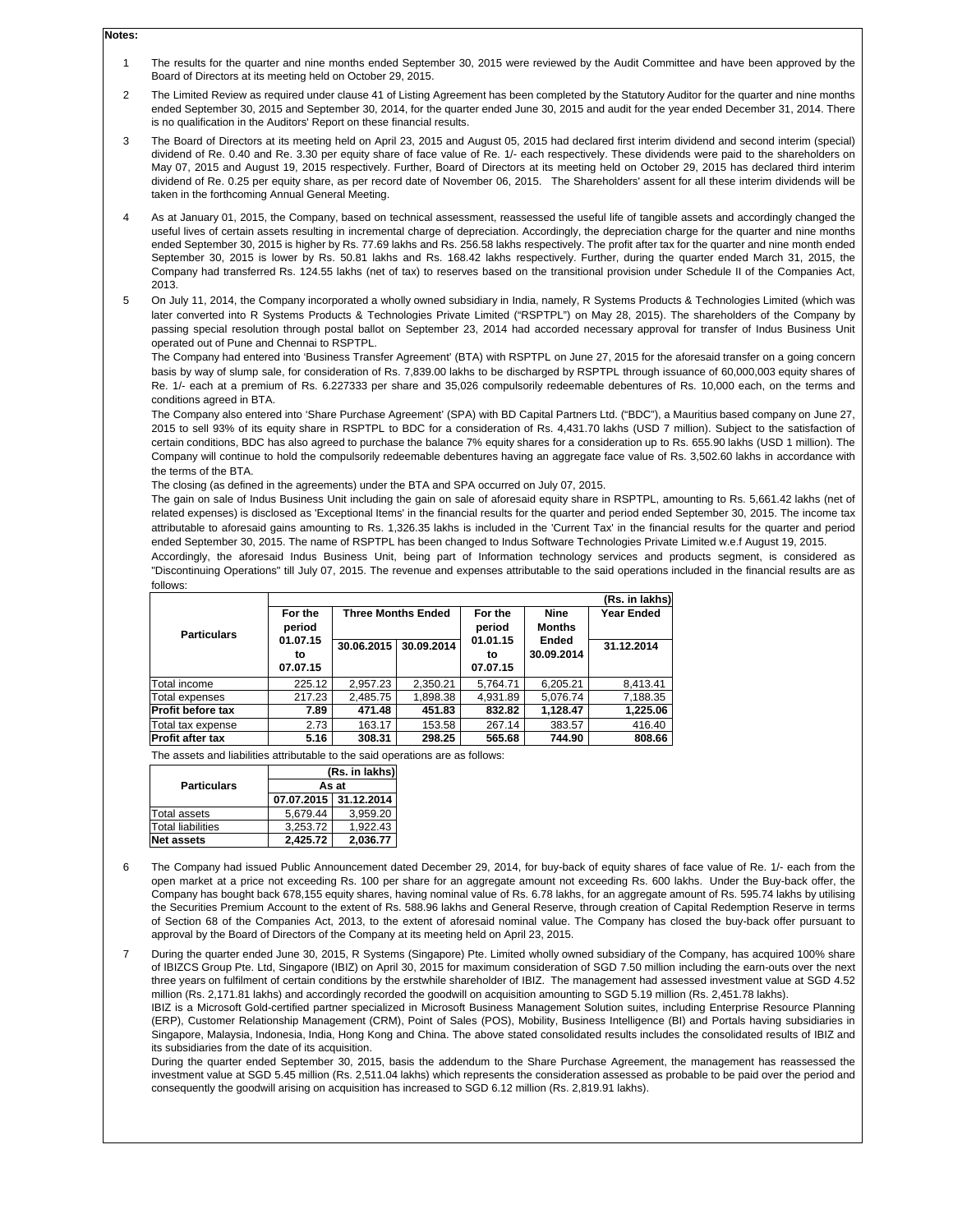- 8 During the quarter ended March 31, 2015, the wholly owned subsidiary of the Company, R Systems Solutions, Inc. has received a notice of termination for convenience from its significant customer. Consequently, the Company, has recorded provision for certain committed costs aggregating to Rs. 84.01 lakhs under "Other expenses" in the nine months ended September 30, 2015.
- 9 The Board of Directors at its meeting held on July 07, 2014 had approved the offer of buy-back from Computaris International Limited (a wholly owned subsidiary) of 13,500 shares held by the Company in the said subsidiary at the rate of GBP 111.38 per share amounting to GBP 1.50 million. The aforesaid buy-back proceeds were received by the Company on September 17, 2014. Even after this buy back, Computaris International Limited continues to remain wholly owned subsidiary of the Company. On account of this buy-back, the Company had released proportionate currency translation reserve amounting to Rs. 260.85 lakhs to the foreign exchange fluctuation which is disclosed as 'Exceptional Items' in the financial results for the year ended December 31, 2014.
- 10 On November 27, 2014, the Company had completed the transfer of Europe BPO Business by way of sale of its 100% holding in R Systems Europe B.V., Netherlands and R Systems S.A.S., France, being wholly owned subsidiaries, to Customer Contact Management Group B.V. ("CCMG") a Europe based company by executing the Share Sale Agreement along with other necessary documents for a sale consideration of Euro 4.70 million (Rs. 3,574.69 lakhs). Out of the sale consideration, Euro 0.35 million (Rs. 257.11 lakhs) had been placed in an escrow account in the Netherlands pursuant to the provision of the Share Sale Agreement. The profit on aforesaid transfer of subsidiaries amounting to Rs. 2,240.25 lakhs is disclosed as 'Exceptional Items' in the financial results for the year ended December 31, 2014.
- 11 During the nine months ended September 30, 2015 , the Company has issued 90,000 equity shares of Re. 1/- each at an exercise price of Rs. 12.07 per share, pursuant to exercise of employee stock options under the R Systems International Limited Employee Stock Option Scheme 2007.
- 12 On August 07, 2015, Computaris International Limited, a UK subsidiary of the Company, has entered into an Assets Purchase Agreement for acquisition of certain customer contracts and related intellectual property rights from the subsidiary of a leading European telecommunication company for a maximum consideration of Euro 0.70 million on fulfilment of certain conditions. Subsequent to the quarter ended September 30, 2015, Computaris International Limited has completed the aforesaid business acquisition effective October 1, 2015.
- 13 Refer Annexure A for segment wise consolidated revenue, results and capital employed.
- 14 Previous period's / year's figures have been regrouped / reclassified wherever applicable, to the extent possible, to conform to the current period / year presentation.

For and on behalf of the Board

Place : NOIDA Date: October 29, 2015 Sd/- Lt. Gen. Baldev Singh (Retd.) [President & Senior Executive Director]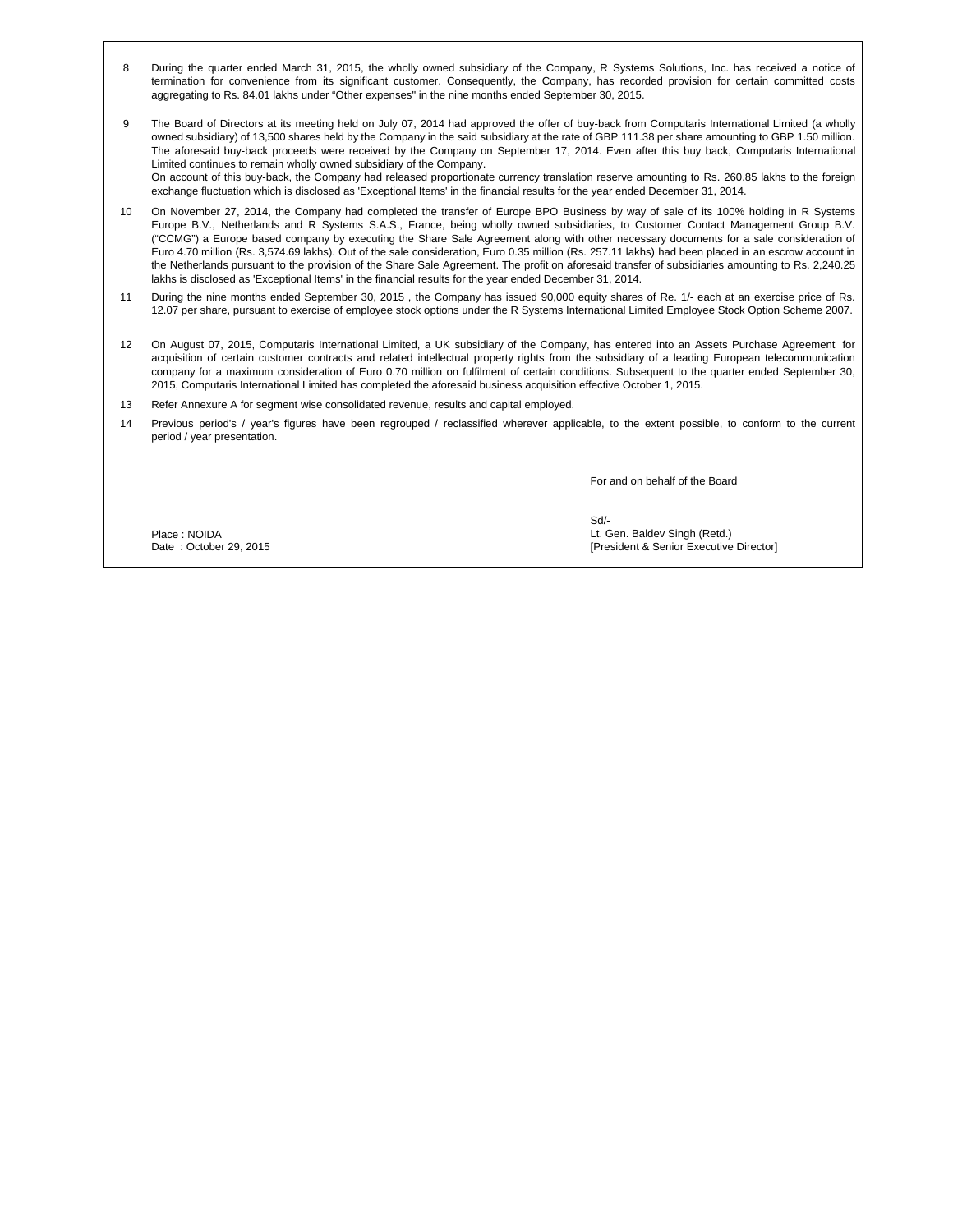|              |                                                                 |                                                       |                                        |             |             |             | <b>Annexure A</b> |
|--------------|-----------------------------------------------------------------|-------------------------------------------------------|----------------------------------------|-------------|-------------|-------------|-------------------|
|              |                                                                 |                                                       | <b>R SYSTEMS INTERNATIONAL LIMITED</b> |             |             |             |                   |
|              | Segment Wise Consolidated Revenue, Results and Capital Employed |                                                       |                                        |             |             |             |                   |
|              |                                                                 |                                                       |                                        |             |             |             | (Rs. in lakhs)    |
| S.No.        | <b>Particulars</b>                                              | <b>Three Months Ended</b><br><b>Nine Months Ended</b> |                                        |             |             |             | <b>Year Ended</b> |
|              |                                                                 | 30.09.2015                                            | 30.06.2015                             | 30.09.2014  | 30.09.2015  | 30.09.2014  | 31.12.2014        |
|              |                                                                 | (Unaudited)                                           | (Unaudited)                            | (Unaudited) | (Unaudited) | (Unaudited) | (Audited)         |
| 1            | Segment revenue                                                 |                                                       |                                        |             |             |             |                   |
|              | Information technology services and products                    | 13,250.80                                             | 15,407.51                              | 13,720.63   | 42,135.46   | 39,454.97   | 52,985.91         |
|              | Business process outsourcing services                           | 1,096.17                                              | 1,182.63                               | 3,174.33    | 3,924.03    | 9,229.67    | 12,047.89         |
|              | Total                                                           | 14,346.97                                             | 16,590.14                              | 16,894.96   | 46,059.49   | 48,684.64   | 65,033.80         |
|              | Less: Elimination of intersegment sales                         | 46.07                                                 | 44.87                                  | 43.49       | 134.74      | 139.87      | 184.21            |
|              | Income from operations                                          | 14,300.90                                             | 16,545.27                              | 16,851.47   | 45,924.75   | 48,544.77   | 64,849.59         |
| $\mathbf{2}$ | Segment results before tax, interest and exceptional items      |                                                       |                                        |             |             |             |                   |
|              | Information technology services and products                    | 1,604.09                                              | 2,207.86                               | 2,193.77    | 5,266.76    | 5,919.62    | 7,620.70          |
|              | Business process outsourcing services                           | 68.44                                                 | 93.69                                  | 455.55      | 87.45       | 960.59      | 1,435.08          |
|              | Total                                                           | 1,672.53                                              | 2,301.55                               | 2,649.32    | 5,354.21    | 6,880.21    | 9,055.78          |
|              | (i)<br>Interest expense                                         | (2.96)                                                | (2.72)                                 | (2.55)      | (7.91)      | (9.00)      | (11.75)           |
|              | (ii)<br>Interest income                                         | 155.60                                                | 94.77                                  | 77.34       | 358.25      | 284.86      | 410.16            |
|              | Other unallocable income<br>(iii)                               | 14.80                                                 | 17.74                                  |             | 32.54       | 10.05       | 10.05             |
|              | Exceptional items (refer note 5, 9 and 10)<br>(iv)              | 5.661.42                                              |                                        | 260.85      | 5.661.42    | 260.85      | 2,501.10          |
|              | Other unallocable expenses<br>(v)                               | (183.51)                                              | (181.27)                               | (178.98)    | (546.77)    | (524.24)    | (723.29)          |
|              | Profit before tax                                               | 7,317.88                                              | 2,230.07                               | 2,805.98    | 10,851.74   | 6,902.73    | 11,242.05         |
| 3            | Capital employed *                                              |                                                       |                                        |             |             |             |                   |
|              | Information technology services and products                    | 10,705.35                                             | 12,058.70                              | 13,739.17   | 10,705.35   | 13,739.17   | 12,387.56         |
|              | Business process outsourcing services                           | 1,979.68                                              | 1,900.73                               | 1,577.26    | 1,979.68    | 1,577.26    | 1,916.88          |
|              | Unallocated corporate                                           | 9,335.07                                              | 3,173.39                               | 8,413.38    | 9.335.07    | 8,413.38    | 7.006.08          |
|              | <b>Total capital employed</b>                                   | 22,020.10                                             | 17,132.82                              | 23,729.81   | 22,020.10   | 23,729.81   | 21,310.52         |

\*The Company has re-classified the goodwill on consolidation and business acquisition as at September 30, 2014, aggregating to Rs. 2,996.17 lakhs from information technology services and products to unallocated corporate to conform to the current period / year presentation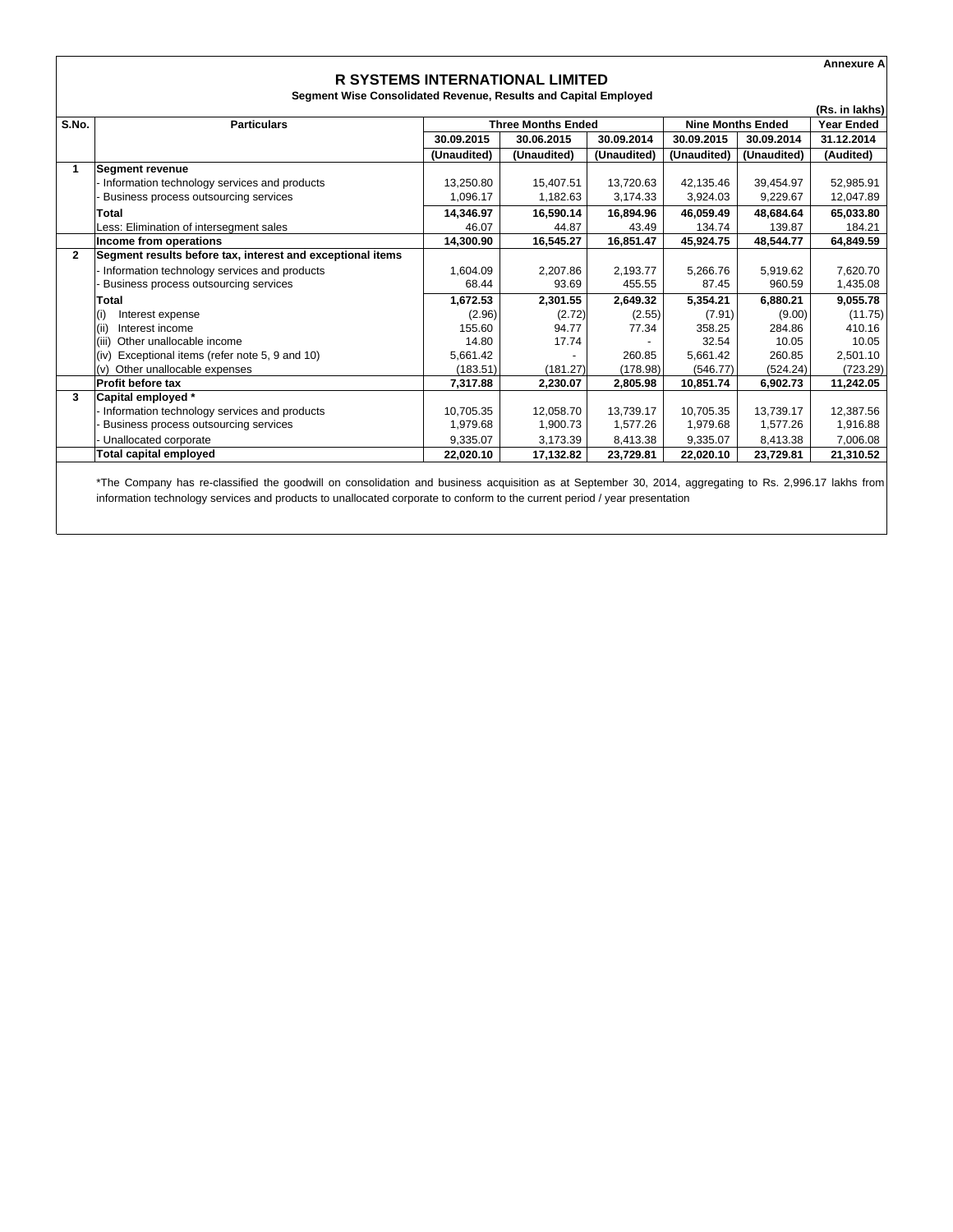## **R SYSTEMS INTERNATIONAL LIMITED**

**CIN : L74899DL1993PLC053579**

**Registered Office : B - 104A, Greater Kailash - I, New Delhi - 110 048**

**Statement of Standalone Audited Results for the Quarter and Nine Months Ended September 30, 2015**

| PART I         | (Rs. in lakhs, except per share data)                                                          |                      |                           |                    |                          |                      |                      |
|----------------|------------------------------------------------------------------------------------------------|----------------------|---------------------------|--------------------|--------------------------|----------------------|----------------------|
| S.No.          | <b>Particulars</b>                                                                             |                      | <b>Three Months Ended</b> |                    | <b>Nine Months Ended</b> |                      | <b>Year Ended</b>    |
|                |                                                                                                | 30.09.2015           | 30.06.2015                | 30.09.2014         | 30.09.2015               | 30.09.2014           | 31.12.2014           |
|                | (Refer notes)                                                                                  | (Audited)            | (Audited)                 | (Audited)          | (Audited)                | (Audited)            | (Audited)            |
|                |                                                                                                |                      |                           |                    |                          |                      |                      |
| 1              | Income from operations                                                                         |                      |                           |                    |                          |                      |                      |
| (a)            | Income from operations                                                                         | 6,262.45             | 8,629.67                  | 7.780.67           | 22,773.31                | 21,803.77            | 29,108.13            |
| (b)            | Other operating income                                                                         | 12.36                | 141.57                    | 184.48             | 325.03                   | 337.63               | 383.91               |
| $\overline{2}$ | <b>Total income from operations</b>                                                            | 6,274.81             | 8,771.24                  | 7,965.15           | 23,098.34                | 22,141.40            | 29,492.04            |
|                | <b>Expenses</b><br>Employee benefits expense                                                   | 3,749.27             | 4,886.45                  | 4,470.45           | 13,502.64                | 13,146.72            | 17,814.32            |
| (a)<br>(b)     | Depreciation and amortisation expense (refer note 4)                                           | 186.79               | 234.31                    | 173.44             | 776.85                   | 497.86               | 672.40               |
| (c)            | Traveling and conveyance                                                                       | 507.69               | 814.90                    | 636.18             | 1,950.42                 | 1.765.32             | 2,362.97             |
| (d)            | Communication costs                                                                            | 145.23               | 156.26                    | 134.28             | 440.03                   | 406.89               | 556.57               |
| (e)            | Legal and professional expenses (including subcontract                                         | 170.16               | 264.54                    | 168.29             | 660.65                   | 424.54               | 625.78               |
|                | expenses)                                                                                      |                      |                           |                    |                          |                      |                      |
| (f)            | Provision for doubtful debts and advances (net)                                                | (3.00)               | 7.86                      |                    | 17.72                    |                      | 3.79                 |
| (g)            | Other expenses                                                                                 | 544.81               | 728.35                    | 605.17             | 1,877.98                 | 1,604.37             | 2,200.15             |
|                | <b>Total expenses</b>                                                                          | 5,300.95             | 7,092.67                  | 6,187.81           | 19,226.29                | 17,845.70            | 24,235.98            |
| 3              | Profit from operations before other income, finance costs                                      | 973.86               | 1,678.57                  | 1,777.34           | 3,872.05                 | 4,295.70             | 5,256.06             |
|                | and exceptional items (1-2)                                                                    |                      |                           |                    |                          |                      |                      |
| 4              | Other income (refer note 8)                                                                    | 169.82               | 112.03                    | 74.78              | 389.29                   | 285.75               | 964.51               |
| 5              | Profit from ordinary activities before finance costs and                                       | 1,143.68             | 1,790.60                  | 1,852.12           | 4,261.34                 | 4,581.45             | 6,220.57             |
|                | exceptional items (3+4)                                                                        |                      |                           |                    |                          |                      |                      |
| 6              | Finance costs                                                                                  | 8.99                 | 9.86                      | 15.49              | 26.48                    | 30.65                | 42.87                |
| $\overline{7}$ | Profit from ordinary activities after finance costs but                                        | 1,134.69             | 1,780.74                  | 1,836.63           | 4,234.86                 | 4,550.80             | 6,177.70             |
|                | before exceptional items (5-6)                                                                 |                      |                           |                    |                          |                      |                      |
| 8              | Exceptional items (refer note 5, 7 and 9)                                                      | 5,644.35             |                           | 1,524.44           | 5,644.35                 | 1,524.44             | 3,931.31             |
| 9              | Profit from ordinary activities before tax (7+8)                                               | 6,779.04             | 1,780.74                  | 3,361.07           | 9,879.21                 | 6,075.24             | 10,109.01            |
| 10             | Tax expense                                                                                    |                      |                           |                    |                          |                      |                      |
|                | Current tax (refer note 5)                                                                     | 1,750.55             | 680.00                    | 739.41             | 2,980.54                 | 1,526.69             | 2,475.32             |
|                | Deferred tax charge / (credit)                                                                 | 143.52               | (62.10)                   | (20.24)            | (16.28)                  | 126.35               | 130.80               |
| 11             | <b>Total tax expense</b><br>Net profit from ordinary activities after tax (9-10)               | 1,894.07<br>4,884.97 | 617.90<br>1,162.84        | 719.17<br>2,641.90 | 2,964.26<br>6,914.95     | 1,653.04<br>4,422.20 | 2,606.12<br>7,502.89 |
| 12             | Extraordinary items (net of tax expense)                                                       |                      |                           |                    |                          |                      |                      |
| 13             | Net profit for the period / year (11-12)                                                       | 4,884.97             | 1,162.84                  | 2,641.90           | 6,914.95                 | 4,422.20             | 7,502.89             |
| 14             | Paid - up equity share capital (Face value Re. 1/- each) (refer                                | 1,261.31             | 1,261.31                  | 1,266.28           | 1,261.31                 | 1,266.28             | 1,267.20             |
|                | note 6 and 10)                                                                                 |                      |                           |                    |                          |                      |                      |
| 15             | Reserves excluding Revaluation Reserves as at December 31,                                     |                      |                           |                    |                          |                      | 16,241.02            |
|                | 2014                                                                                           |                      |                           |                    |                          |                      |                      |
| 16.i           | Earnings per share before extraordinary items (Face value                                      |                      |                           |                    |                          |                      |                      |
|                | of Re. 1/- each) (not annualised)                                                              |                      |                           |                    |                          |                      |                      |
|                | (a) Basic                                                                                      | 3.85                 | 0.92                      | 2.07               | 5.44                     | 3.48                 | 5.90                 |
|                | (b) Diluted                                                                                    | 3.85                 | 0.92                      | 2.07               | 5.44                     | 3.48                 | 5.90                 |
|                | 16.ii Earnings per share after extraordinary items (Face value of                              |                      |                           |                    |                          |                      |                      |
|                | Re. 1/- each) (not annualised)                                                                 |                      |                           |                    |                          |                      |                      |
|                | (a) Basic                                                                                      | 3.85                 | 0.92                      | 2.07               | 5.44                     | 3.48                 | 5.90                 |
|                | (b) Diluted                                                                                    | 3.85                 | 0.92                      | 2.07               | 5.44                     | 3.48                 | 5.90                 |
|                | See accompanying notes to the financial results.                                               |                      |                           |                    |                          |                      |                      |
| PART II        |                                                                                                |                      |                           |                    |                          |                      |                      |
| A              | PARTICULARS OF SHAREHOLDING (refer note 6 and 10)                                              |                      |                           |                    |                          |                      |                      |
| $\mathbf{1}$   | <b>Public Shareholding</b>                                                                     |                      |                           |                    |                          |                      |                      |
|                | Number of shares (Face value Re. 1/- each)                                                     | 62,422,019           | 62,410,019                | 62,938,383         | 62,422,019               | 62,938,383           | 62,998,174           |
|                | Percentage of shareholding                                                                     | 49.20                | 49.19                     | 49.41              | 49.20                    | 49.41                | 49.43                |
| $\overline{2}$ | Promoters and Promoter Group Shareholding                                                      |                      |                           |                    |                          |                      |                      |
| (a)            | Pledged / encumbered                                                                           |                      |                           |                    |                          |                      |                      |
|                | Number of shares (Face value Re. 1/- each)                                                     | Nil<br>Nil           | Nil                       | Nil<br>Nil         | Nil                      | Nil<br>Nil           | Nil                  |
|                | Percentage of shares (as a % of the total shareholding of the                                  |                      | Nil                       |                    | Nil                      |                      | Nil                  |
|                | promoter and promoter group)<br>Percentage of shares (as a % of the total share capital of the |                      |                           |                    |                          |                      |                      |
|                |                                                                                                | Nil                  | Nil                       | Nil                | Nil                      | Nil                  | Nil                  |
| (b)            | Company)<br>Non-encumbered                                                                     |                      |                           |                    |                          |                      |                      |
|                | Number of shares (Face value Re. 1/- each)                                                     | 64,448,406           | 64,460,406                | 64,428,797         | 64,448,406               | 64,428,797           | 64,460,406           |
|                | Percentage of shares (as a % of the total shareholding of the                                  | 100.00               | 100.00                    | 100.00             | 100.00                   | 100.00               | 100.00               |
|                | promoter and promoter group)                                                                   |                      |                           |                    |                          |                      |                      |
|                | Percentage of shares (as a % of the total share capital of the                                 | 50.80                | 50.81                     | 50.59              | 50.80                    | 50.59                | 50.57                |
|                | Company)                                                                                       |                      |                           |                    |                          |                      |                      |
|                |                                                                                                |                      |                           |                    |                          |                      |                      |

|   | <b>Particulars</b>                             | <b>Three Months</b><br>Ended |
|---|------------------------------------------------|------------------------------|
|   |                                                | 30.09.2015                   |
| в | <b>INVESTOR COMPLAINTS</b>                     |                              |
|   | Pending at the beginning of the quarter        | Nil                          |
|   | Received during the quarter                    |                              |
|   | Disposed off during the quarter                |                              |
|   | Remaining unresolved at the end of the quarter | Nil                          |
|   |                                                |                              |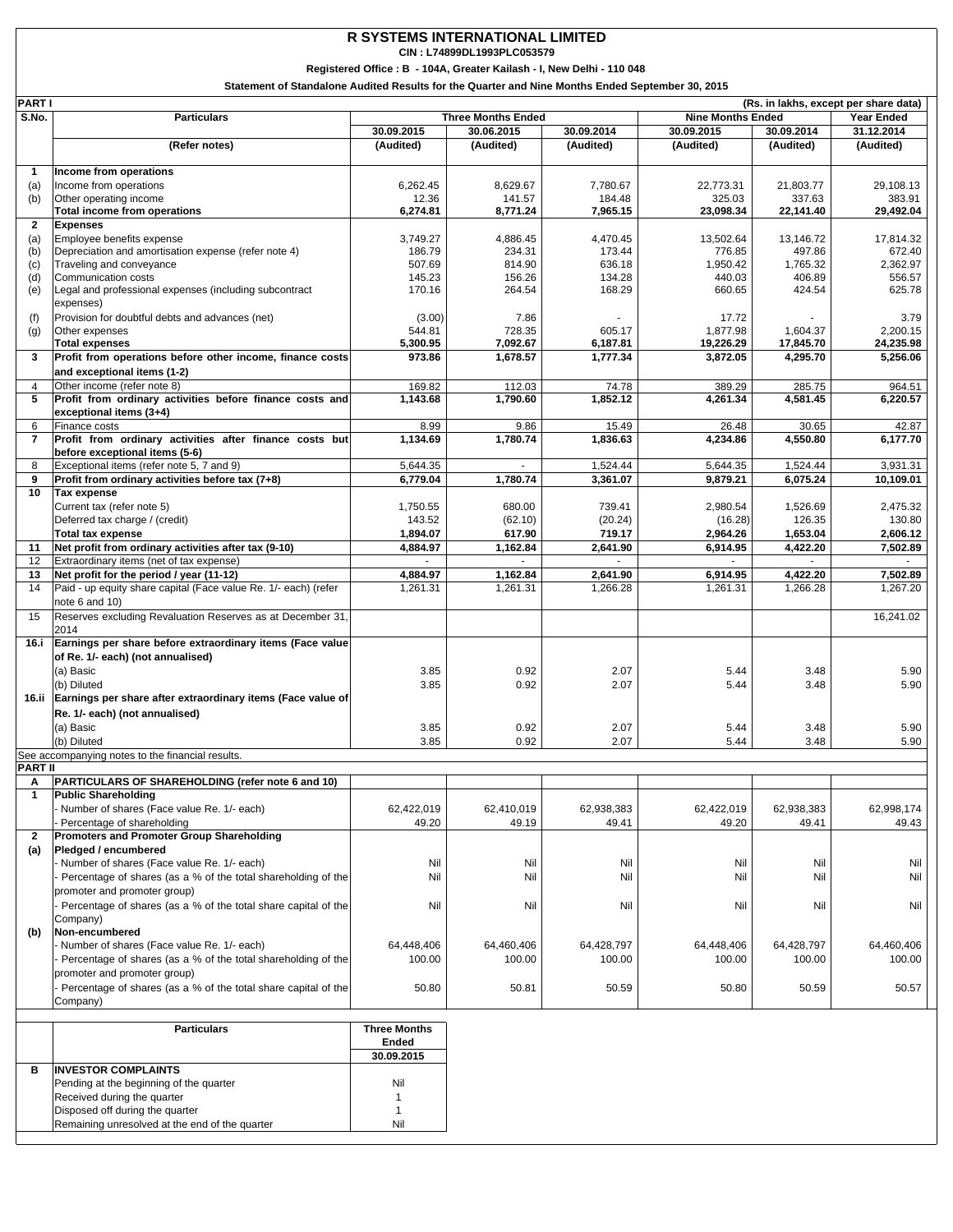- 1 The results for the quarter and nine months ended September 30, 2015 were reviewed by the Audit Committee and have been approved by the Board of Directors at its meeting held on October 29, 2015.
- $\mathfrak{2}$ An audit has been completed by the Statutory Auditors for the quarter and nine months ended September 30, 2015 and September 30, 2014, quarter ended June 30, 2015 and year ended December 31, 2014. There is no qualification in the Auditors' Report on these financial results.
- 3 The Board of Directors at its meeting held on April 23, 2015 and August 05, 2015 had declared first interim dividend and second interim (special) dividend of Re. 0.40 and Re. 3.30 per equity share of face value of Re. 1/- each respectively. These dividends were paid to the shareholders on May 07, 2015 and August 19, 2015 respectively. Further, Board of Directors at its meeting held on October 29, 2015 has declared third interim dividend of Re. 0.25 per equity share, as per record date of November 06, 2015. The Shareholders' assent for all these interim dividends will be taken in the forthcoming Annual General Meeting.
- 4 As at January 01, 2015, the Company, based on technical assessment, reassessed the useful life of tangible assets and accordingly changed the useful lives of certain assets resulting in incremental charge of depreciation. Accordingly, the depreciation charge for the quarter and nine months ended September 30, 2015 is higher by Rs. 77.69 lakhs and Rs. 256.58 lakhs respectively. The profit after tax for the quarter and nine month ended September 30, 2015 is lower by Rs. 50.81 lakhs and Rs. 168.42 lakhs respectively. Further, during the quarter ended March 31, 2015, the Company had transferred Rs. 124.55 lakhs (net of tax) to reserves based on the transitional provision under Schedule II of the Companies Act, 2013.
- 5 On July 11, 2014, the Company incorporated a wholly owned subsidiary in India, namely, R Systems Products & Technologies Limited (which was later converted into R Systems Products & Technologies Private Limited ("RSPTPL") on May 28, 2015). The shareholders of the Company by passing special resolution through postal ballot on September 23, 2014 had accorded necessary approval for transfer of Indus Business Unit operated out of Pune and Chennai to RSPTPL.

The Company had entered into 'Business Transfer Agreement' (BTA) with RSPTPL on June 27, 2015 for the aforesaid transfer on a going concern basis by way of slump sale, for consideration of Rs. 7,839.00 lakhs to be discharged by RSPTPL through issuance of 60,000,003 equity shares of Re. 1/- each at a premium of Rs. 6.227333 per share and 35,026 compulsorily redeemable debentures of Rs. 10,000 each, on the terms and conditions agreed in BTA.

The Company also entered into 'Share Purchase Agreement' (SPA) with BD Capital Partners Ltd. ("BDC"), a Mauritius based company on June 27, 2015 to sell 93% of its equity share in RSPTPL to BDC for a consideration of Rs. 4,431.70 lakhs (USD 7 million). Subject to the satisfaction of certain conditions, BDC has also agreed to purchase the balance 7% equity shares for a consideration up to Rs. 655.90 lakhs (USD 1 million). The Company will continue to hold the compulsorily redeemable debentures having an aggregate face value of Rs. 3,502.60 lakhs in accordance with the terms of the BTA.

The closing (as defined in the agreements) under the BTA and SPA occurred on July 07, 2015.

The gain on sale of Indus Business Unit amounting to Rs. 5,357.13 lakhs (net of related expenses) and gain on sale of aforesaid equity share in RSPTPL amounting to Rs. 287.22 lakhs (net of related expenses) is disclosed as 'Exceptional Items' in the financial results for the quarter and period ended September 30, 2015. The income tax attributable to aforesaid gains amounting to Rs. 1,326.35 lakhs is included in the 'Current Tax' in the financial results for the quarter and period ended September 30, 2015. The name of RSPTPL has been changed to Indus Software Technologies Private Limited w.e.f August 19, 2015.

Accordingly, the aforesaid Indus Business Unit, being part of Information technology services and products segment, is considered as "Discontinuing Operations" till July 07, 2015. The revenue and expenses attributable to the said operations included in the financial results are as follows:

|                          |          |                           |            |          |             | (Rs. in lakhs) |
|--------------------------|----------|---------------------------|------------|----------|-------------|----------------|
|                          | For the  | <b>Three Months Ended</b> |            | For the  | Nine Months | Year Ended     |
|                          | period   | 30.06.2015                | 30.09.2014 | period   | Ended       | 31.12.2014     |
| <b>Particulars</b>       | 01.07.15 |                           |            | 01.01.15 | 30.09.2014  |                |
|                          | to       |                           |            | to       |             |                |
|                          | 07.07.15 |                           |            | 07.07.15 |             |                |
| Total income             | 225.12   | 2.957.23                  | 2.350.21   | 5.764.71 | 6.205.21    | 8.413.41       |
| Total expenses           | 217.23   | 2.485.75                  | 1.898.38   | 4.931.89 | 5,076.74    | 7.188.35       |
| <b>Profit before tax</b> | 7.89     | 471.48                    | 451.83     | 832.82   | 1.128.47    | 1.225.06       |
| Total tax expense        | 2.73     | 163.17                    | 153.58     | 267.14   | 383.57      | 416.40         |
| <b>Profit after tax</b>  | 5.16     | 308.31                    | 298.25     | 565.68   | 744.90      | 808.66         |

The amount of assets and liabilities attributable to the said operations are as follows:

|                          | (Rs. in lakhs)<br>As at |                       |  |  |  |
|--------------------------|-------------------------|-----------------------|--|--|--|
| <b>Particulars</b>       |                         |                       |  |  |  |
|                          |                         | 07.07.2015 31.12.2014 |  |  |  |
| Total assets             | 5.679.44                | 3.959.20              |  |  |  |
| <b>Total liabilities</b> | 3.253.72                | 1.922.43              |  |  |  |
| <b>Net assets</b>        | 2.425.72                | 2,036.77              |  |  |  |

**Notes:**

- 6 The Company had issued Public Announcement dated December 29, 2014, for buy-back of equity shares of face value of Re. 1/- each from the open market at a price not exceeding Rs. 100 per share for an aggregate amount not exceeding Rs. 600 lakhs. Under the Buy-back offer, the Company has bought back 678,155 equity shares, having nominal value of Rs. 6.78 lakhs, for an aggregate amount of Rs. 595.74 lakhs by utilising the Securities Premium Account to the extent of Rs. 588.96 lakhs and General Reserve, through creation of Capital Redemption Reserve in terms of Section 68 of the Companies Act, 2013, to the extent of aforesaid nominal value. The Company has closed the buy-back offer pursuant to approval by the Board of Directors of the Company at its meeting held on April 23, 2015.
- 7 The Board of Directors at its meeting held on July 07, 2014 had approved the offer of buy-back from Computaris International Limited (a wholly owned subsidiary) of 13,500 shares held by the Company in the said subsidiary at the rate of GBP 111.38 per share amounting to GBP 1.50 million. The aforesaid buy-back proceeds were received by the Company on September 17, 2014. Even after this buy back, Computaris International Limited continues to remain wholly owned subsidiary of the Company. The profit on the buy-back amounting to Rs. 777.99 lakhs is included in 'Exceptional Items' in the financial results for the year ended December 31, 2014.
- 8  $\overline{Q}$ During the year ended December 31, 2014, the Company had received Rs. 554.84 lakhs as dividend from R Systems Europe B.V., its wholly owned subsidiary in Netherlands. This dividend income is included in 'Other Income'. On November 27, 2014, the Company had completed the transfer of Europe BPO Business by way of sale of its 100% holding in R Systems Europe B.V., Netherlands

and R Systems S.A.S., France, being wholly owned subsidiaries, to Customer Contact Management Group B.V. ("CCMG") a Europe based company by executing the Share Sale Agreement along with other necessary documents for a sale consideration of Euros 4.70 million (Rs. 3,574.69 lakhs). Out of the sale consideration, Euro 0.35 million (Rs. 257.11 lakhs) had been placed in an escrow account in the Netherlands pursuant to the provision of the Share Sale Agreement. The profit on transfer amounting to Rs. 1,761.58 lakhs and Rs. 645.29 lakhs for R Systems Europe B.V., Netherlands and R Systems S.A.S., France respectively are disclosed as 'Exceptional Items' in the year ended December 31, 2014 in the financial results.

Also, during the year ended December 31, 2014, the Company had reversed the provision considered in earlier period towards diminution in the value of investmen amounting to Rs. 420.52 lakhs and Rs. 325.93 lakhs for R Systems Europe B.V., Netherlands and R Systems S.A.S., France respectively. These reversals are included in 'Exceptional Items' in the financial results for the Year ended December 31, 2014

10 During the nine months ended September 30, 2015, the Company has issued 90,000 equity shares of Re. 1/- each at an exercise price of Rs. 12.07 per share, pursuant to exercise of employee stock options under the R Systems International Limited Employee Stock Option Scheme 2007.

- 11 Refer Annexure A for segment wise standalone revenue, results and capital employed.
- 12 Previous period's / year's figures have been regrouped / reclassified wherever applicable, to the extent possible, to conform to the current period / year presentation.

For and on behalf of the Board

Sd/-

Place : NOIDA Date : October 29, 2015 [President & Senior Executive Director] Lt. Gen. Baldev Singh (Retd.)